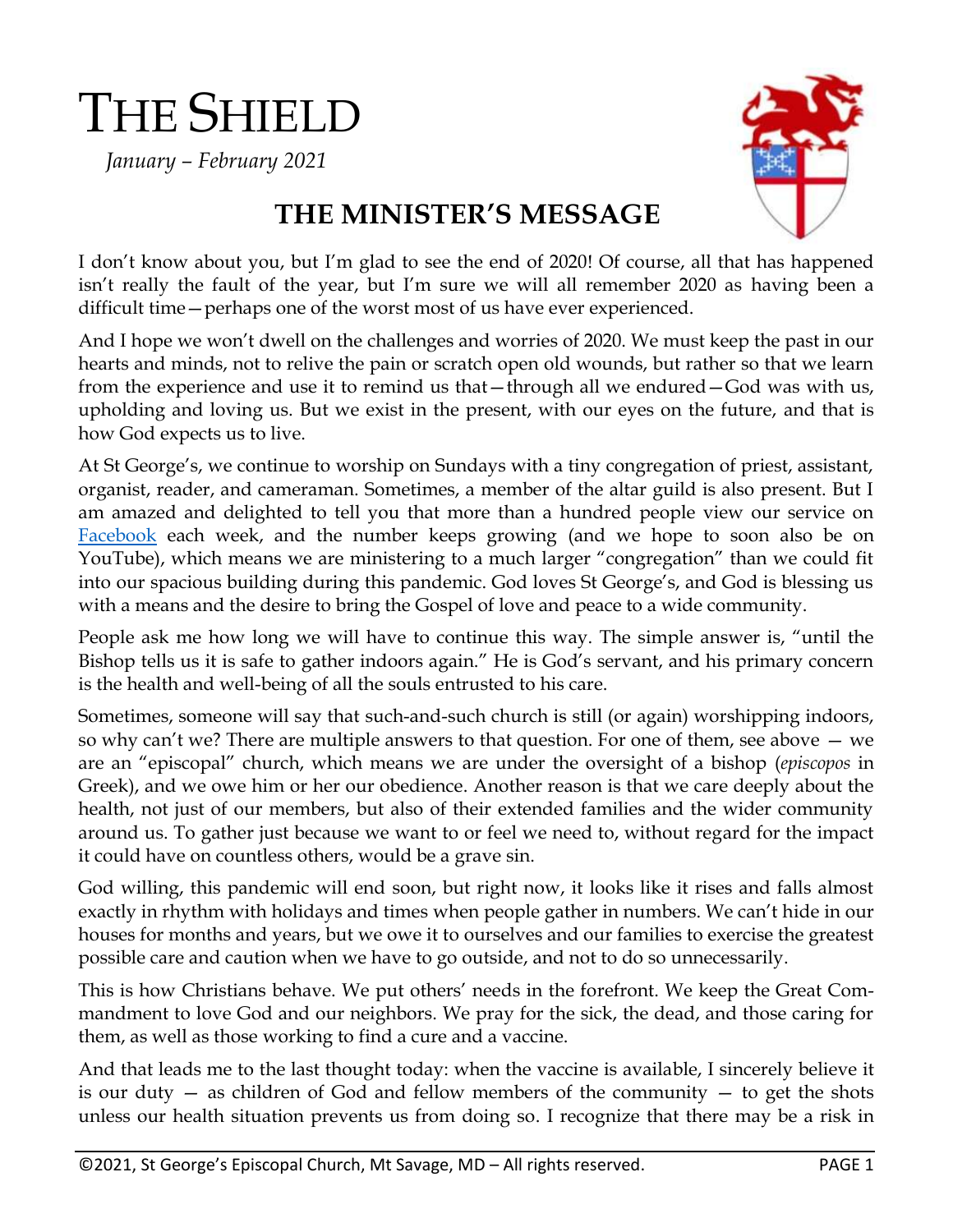that and hesitation to do so, but the power of God's love, not to mention the commandment to love our neighbor, tell me that we should accept the risk for the greater good.

I will close with a prayer from our Book of Common Prayer.

O God the Father of our Lord Jesus Christ, our only Savior, the Prince of Peace: Give us grace seriously to lay to heart the great dangers we are in by our unhappy divisions; take away all hatred and prejudice, and whatever else may hinder us from godly union and concord; that – as there is but one Body and one Spirit, one hope of our calling, one Lord, one Faith, one Baptism, one God and Father of us all – so we may be all of one heart and of one soul, united in one holy bond of truth and peace, of faith, hope and charity, and may with one mind and one mouth glorify you; through Jesus Christ our Lord. Amen. [*Prayer for the Unity of the Church, BCP page 818*]

May God bless and keep us all! Father Tom +

## **A Meditation of the Magi**

| Do you know what we gave him - that little boy in Bethlehem?                       |
|------------------------------------------------------------------------------------|
| Go on, have a guess!                                                               |
| A rattle? A toy? A teddy bear?                                                     |
| No, nothing like that!                                                             |
| In fact, nothing you'd associate with a child at all,                              |
| even if he was destined to be a king.                                              |
| Gold, that's what I brought!                                                       |
| And my companions?                                                                 |
| Wait for it!                                                                       |
| Frankincense and myrrh!                                                            |
| Yes, I thought you'd be surprised,                                                 |
| for, to tell the truth, we're pretty amazed ourselves looking back,                |
| unable to imagine what on earth possessed us                                       |
| to choose such exotic and unusual gifts.                                           |
| It wasn't so much that they were costly, though they were, of course -             |
| to a family like his they were riches beyond their dreams.                         |
| But we could more than afford it -                                                 |
| little more than small change to men of our means.                                 |
| No, it wasn't the price that troubled us afterwards, but the associations,         |
| the possible meaning his parents might have read into our presents when we'd gone. |
| Not the gold, there was no problem there -                                         |
| a gift fit for a king and designed to say as much, of course.                      |
| But frankincense?                                                                  |
| Well, the main use his people have for that, as we learned later,                  |
| is to sweeten their sacrifices, to pour out on to their burnt offerings            |
| so that the fragrance might be pleasing to their God.                              |
| Hardly the most appropriate gift for a baby.                                       |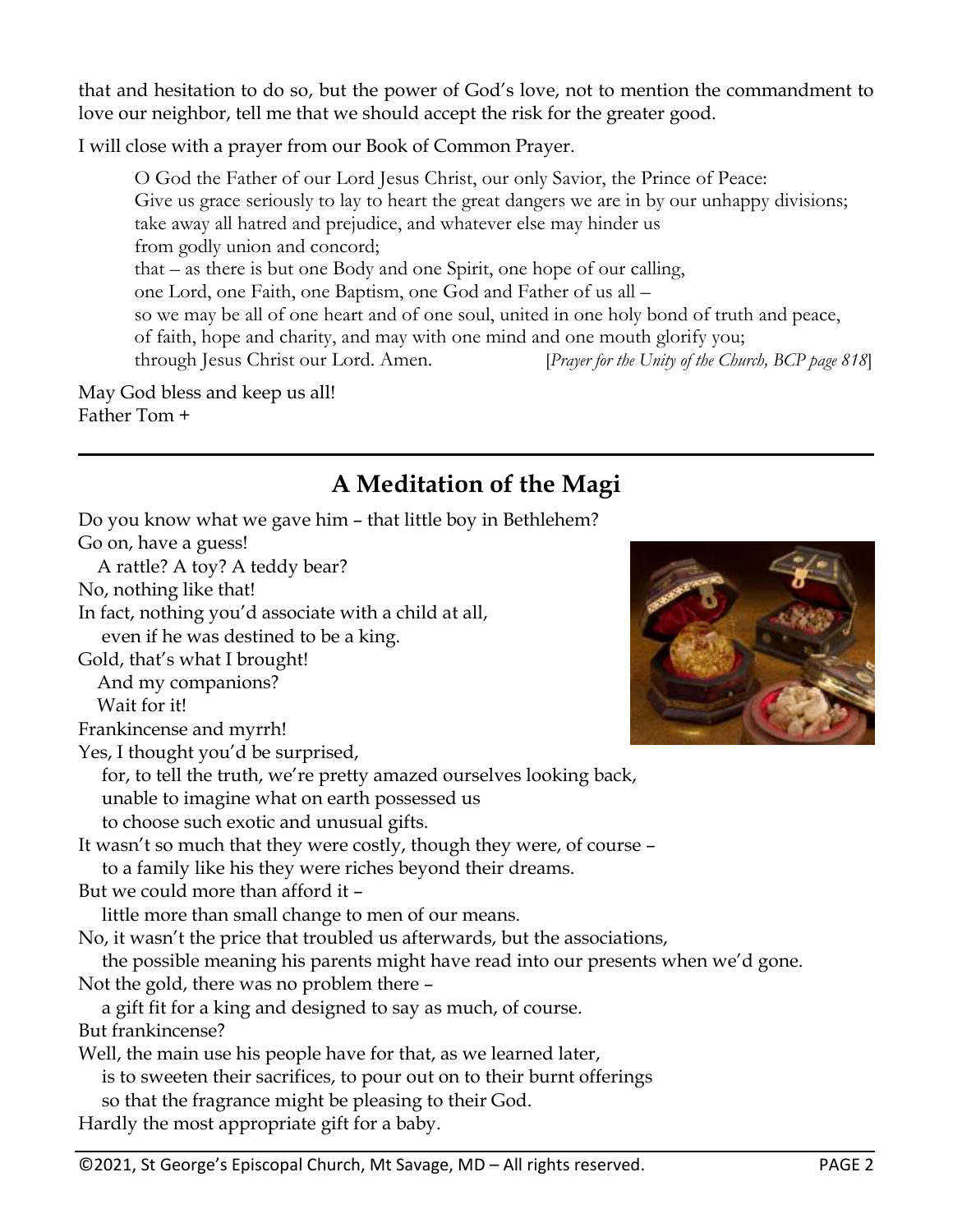But compared with myrrh! Don't tell me you don't know? It was a drug used to soothe pain, either for that, or as a spice for embalming – more fitting for a funeral than a birth, having more to do with suffering and death than celebration! So what were we thinking of? What possible significance could gifts like those have for a little child? Frankly, I have no idea. Yet at the time the choice seemed as obvious to us as following the star, as though each were all part of some greater purpose, which would one day become clear to all. Were we right? Well, after all I've said, I rather hope not, for if this king was born to die, to be offered in sacrifice rather than enthroned in splendor, then his must be an unusual kingdom, very different from most we come across –  **in fact, you might almost say, not a kingdom of this world at all!**

## **PRAYER AS I PUT ON MY MASK**

**\_\_\_\_\_\_\_\_\_\_\_\_\_\_\_\_\_\_\_\_\_\_\_\_\_\_\_\_\_\_\_\_\_\_\_\_\_\_\_\_\_\_\_\_\_\_\_\_\_\_\_\_\_\_\_\_\_\_\_\_\_\_\_\_\_\_\_\_\_\_\_\_\_**

Creator God, as I prepare to go into the world, help me to see the sacrament in the wearing of this cloth – let it be *an outward sign of an inward grace* a tangible and visible way of living love for my neighbors as I love myself.

Christ Redeemer, since my lips will be covered, uncover my heart, that people would see my smile in the crinkles around my eyes.

Since my voice may be muffled, help me to speak clearly, not only with my words , but with my actions.

Holy Spirit, As the elastic touches my ears, remind me to listen carefully and full of care—to all those I meet.

May this simple piece of cloth be shield and banner, and each breath that it holds be filled with your love.

In your Name and in that love, I pray. Amen

*— Rev. Dr. Richard Bott, Moderator of the United Church of Canada*

PLEASE NOTE: If you would prefer to receive this newsletter by email, rather than postal mail, please call or email the office.

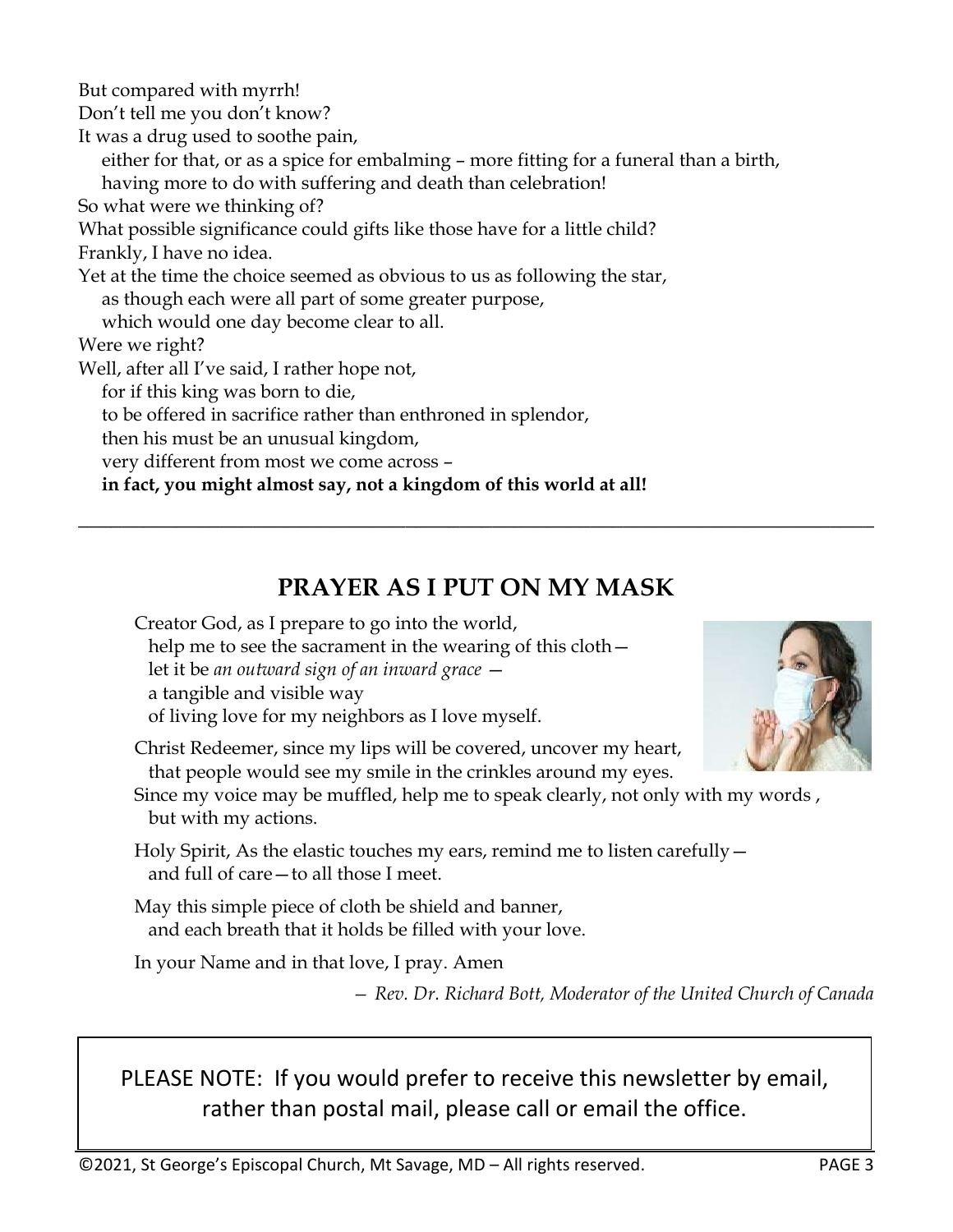#### **THE WOMEN OF ST GEORGE'S**

Because of the pandemic (and restaurants being closed) we had to cancel our annual Christmas gathering. Hopefully we will be able to gather this spring.

#### **MOUNT SAVAGE FOOD PANTRY**

The Pantry was able to deliver gift cards for Christmas on an individual basis. Unfortunately the Hall at the Methodist Church doesn't have heat, so we have been unable spend any amount of time there to prepare boxes of food for distribution. Please remember to have anyone in need contact any of the local churches, and that information will be forwarded to the Director of the pantry. We hope to be "back in business" when the weather improves.

## **FROM THE JUNIOR WARDEN**

Thanks to everyone who took part in decorating St. George's for the Christmas Season! The church was beautiful and inspiring, despite the pandemic restrictions.

## **LITURGICAL CALENDAR**

- January 3 Feast of the Epiphany (*transferred from January 6*)
- January 10 First Sunday After the Epiphany The Baptism of Our Lord Jesus Christ
- January 17 Second Sunday After the Epiphany
- January 24 Third Sunday After the Epiphany
- January 31 Fourth Sunday After the Epiphany
- February 7 Fifth Sunday After the Epiphany
- February 14 Last Sunday After the Epiphany The Transfiguration of Christ
- February 17 Ash Wednesday *see note below*
- February 21 First Sunday in Lent
- February 28 Second Sunday in Lent



**At this time it appears that we will not be able to hold a public service on Ash Wednesday.** 

**Therefore—weather permitting—Father Tom will distribute "ashes to go" from 11:00 AM until 1:00 PM on February 17.** 

**Please enter via the upper entrance of the parking lot on the cemetery side of the church, and remain in your vehicle to receive the ashes.**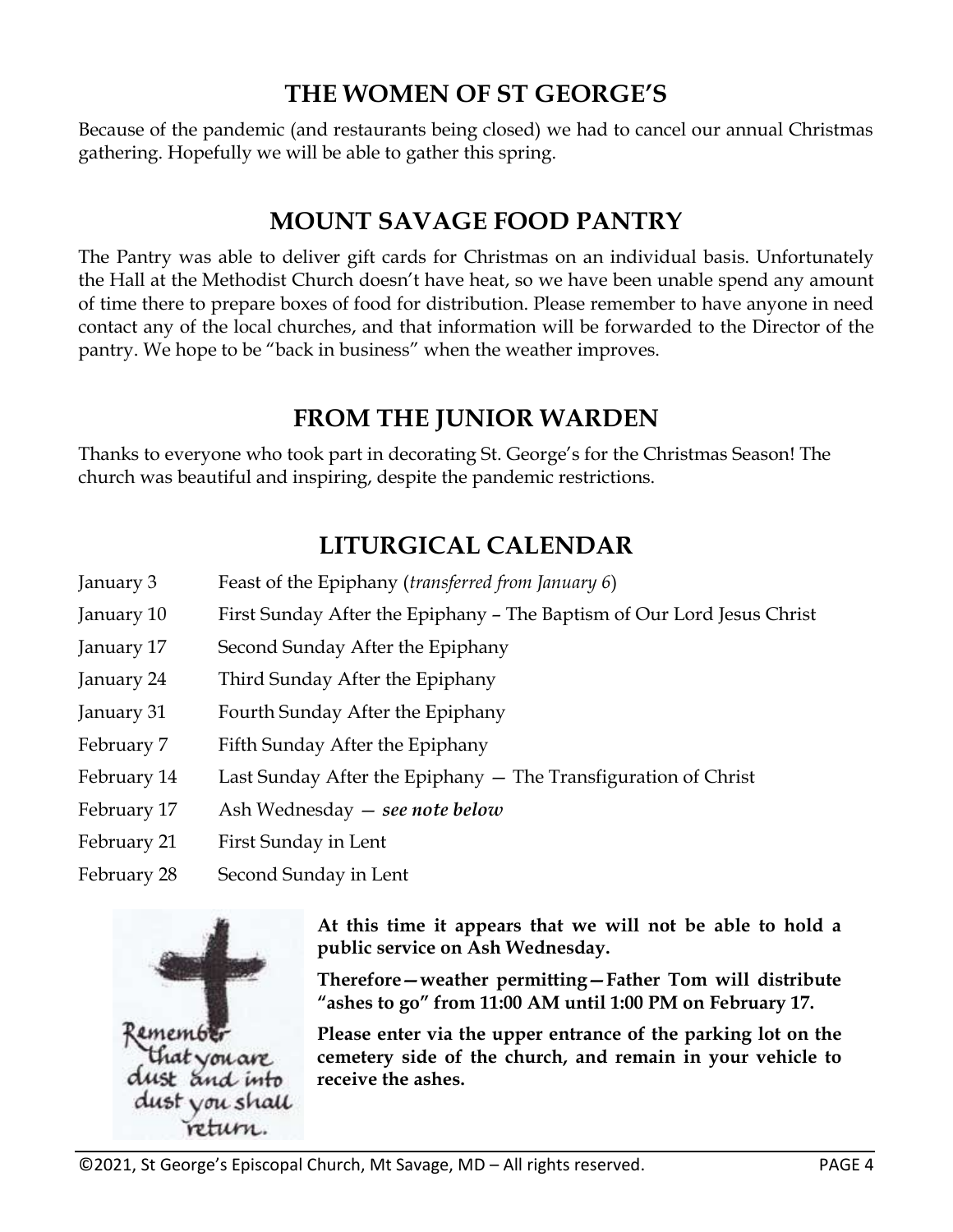## **FATHER TOM'S BIBLE STUDY THE EPIPHANY**



Ironically, given all that happened this year on January 6th, that day has long been a holy day in our Church — **the Feast of the Epiphany**.

**Epiphany** means *appearance*, *manifestation, revelation*. In the Eastern Orthodox Church, it is known as **Theophany**, meaning *God speaks*. By either name, it celebrates the revelation of God **incarnate**—*made flesh, become a human being*—as Jesus Christ, the beloved Son of God.

In Western Christianity, Epiphany commemorates the visit of the **Magi** (Wise Men) to the Christ Child — Jesus' physical manifestation to the **Gentiles** (non-Jews). In fact, it is called **Three Kings' Day** in some European countries, while in others, it is known as **Little Christmas**.

In the Church of England, the feast of the Epiphany begins the liturgical season called **Epiphanytide**. And the evening of January 5th is celebrated as **Twelfth Night** — the end of the Twelve Days of Christmas. The Monday after Epiphany is known as **Plough Monday**—the traditional start of the agricultural year, when the fields were plowed to make them ready for the planting of seeds after the last frost.

There are always between five and nine Sundays After the Epiphany, depending on the date of Easter and working backward to Ash Wednesday. There are quite a few significant events in Jesus' life commemorated on the Sundays of the season of Epiphany. They begin with the **First Sunday After the Epiphany**, when we celebrate the **Baptism of Jesus**. This event, described in the gospels of Matthew, Mark, and Luke, marks the beginning of Jesus' ministry of preaching the Kingdom of God. It is followed immediately by his forty days spent in the desert, where he contends with temptations.

After his baptism, Jesus calls disciples, beginning with Andrew (one of the disciples of John the Baptist) and his brother, Simon Peter, then Philip and Nathaniel. Our Lord invites them to "come and see," and to travel with him as he goes from village to town, healing, working miracles, and proclaiming the Kingdom of God. In some years, we also hear about Jesus' first miracle at the wedding feast in Cana, where he turned water into wine.

Regardless of the number of Sundays, the season always ends with an event that happened shortly before the events of Holy Week — the **Transfiguration of Jesus**, when Peter, James and John accompanied him to a mountaintop where Moses and Elijah appeared with him.

The whole Epiphany season, and in fact Jesus' public ministry, are enclosed in the "bookends" of two theophanies, in which the voice of God speaks much the same words. As Jesus comes up out of the River Jordan after being baptized by John, he hears God say, "You are my Son, the Beloved; with you I am well pleased." At the Transfiguration, the disciples hear God say, "This is my Son, the Beloved; listen to him!"

We rarely have all nine Sundays After the Epiphany, so I will close with the Collect for the 8th Sunday — words that I find especially helpful this year:

Most loving God, whose will it is for us to give thanks for all things, to fear nothing but the loss of you, and to cast all our care on you who care for us:

Preserve us from faithless fears and worldly anxieties,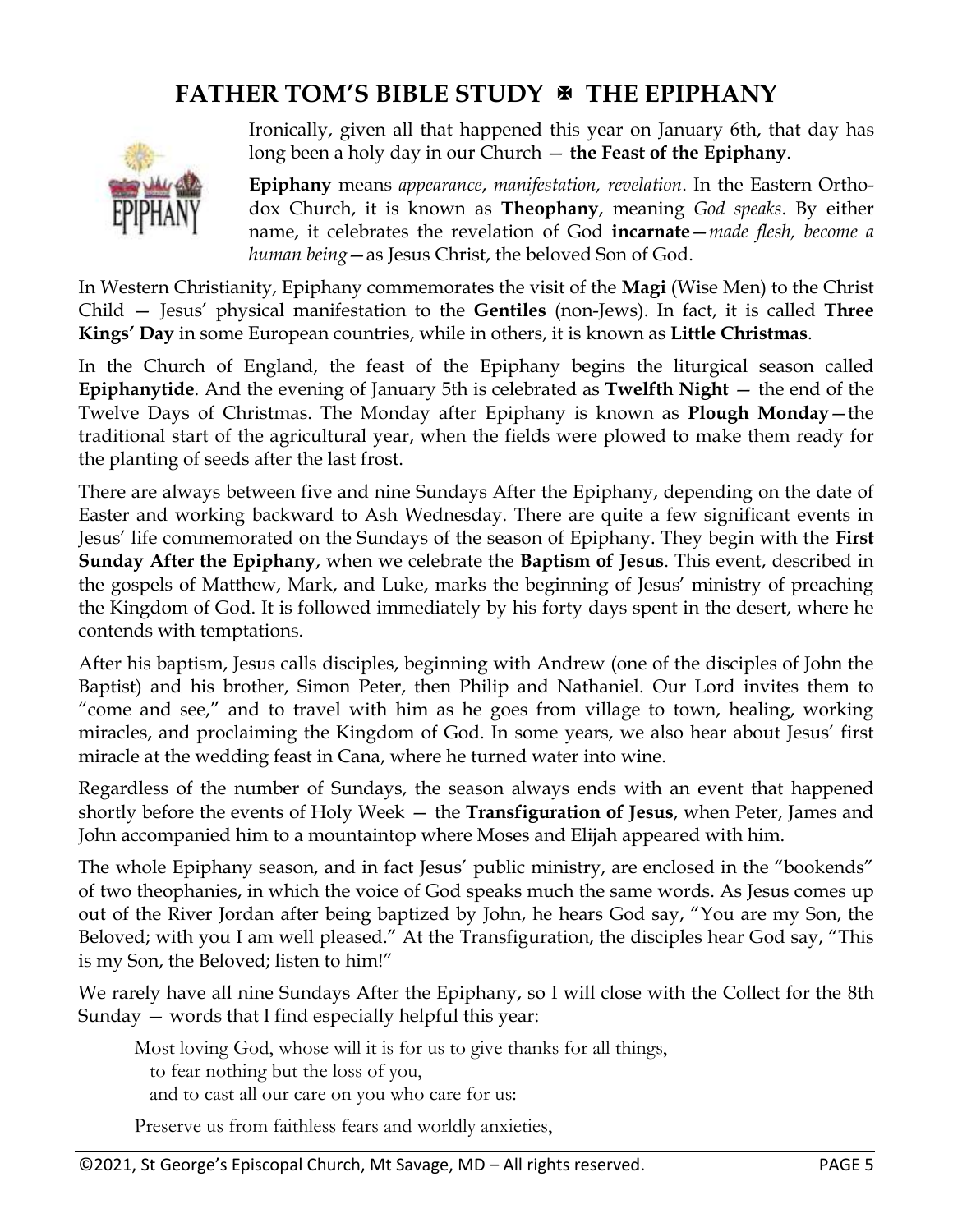that no clouds of this mortal life may hide from us the light of that love which is immortal, and which you have manifested to us in your Son Jesus Christ our Lord; who lives and reigns with you, in the unity of the Holy Spirit, one God, now and for ever. Amen.

## **Information from Our Parish Nurse**

**\_\_\_\_\_\_\_\_\_\_\_\_\_\_\_\_\_\_\_\_\_\_\_\_\_\_\_\_\_\_\_\_\_\_\_\_\_\_\_\_\_\_\_\_\_\_\_\_\_\_\_**

As the COVID-19 vaccine becomes available to the general public, please contact and discuss with your primary care provider whether you should take the vaccine. Remember, this vaccine works much the same as a regular flu shot. The vaccine is free to everyone, regardless of insurance (or none).

Even after receiving the vaccine, we must continue following the COVID precautions.

- Masks that cover both the mouth and the nose, worn properly
- Handwashing at least 20-30 seconds, scrubbing all surfaces
- Social distancing when in public
- Continue limiting social gatherings to household members

It has been noted in studies that those who are smokers suffer from a wider range of symptoms and a much longer recovery time.



And, if you still haven't done so, be sure to also get your flu shot. As the parish nurse I urge everyone of the congregation to call and keep in touch with others. \_\_\_\_\_\_\_\_\_\_\_\_\_\_\_\_\_\_\_\_\_\_\_\_\_\_\_\_\_\_\_\_\_\_\_\_\_\_\_\_\_\_\_\_\_\_\_\_\_\_\_\_\_\_\_\_\_\_\_\_\_\_\_\_\_\_\_\_\_\_\_\_\_\_\_\_\_\_\_\_\_\_\_

## **YOU ARE MY CHILD, WITH YOU I AM WELL PLEASED— REACHING THOSE WHO LONG TO BE LOVED**

By Timothy G. Warren & January 10, 2015

In the gospel reading for the First Sunday After the Epiphany, God says to Jesus, "You are my Son, the Beloved; with you I am well pleased." Mark's account of the baptism of Jesus marks the beginning of Jesus' earthly ministry, but first our Lord must go through baptism and face 40 days of temptation in the wilderness. Jesus starts his ministry and ultimate journey to Calvary with the reassuring words of his Heavenly Father ringing in his ears.

What encouraging words these are: "With you I am well pleased." When spoken to a child by his or her parents, these words can evoke a deep sense of assuredness in one's self worth. Sadly, many children and teens never receive words of encouragement from their parents or caregivers. They only know what it feels like to be reminded of their failures or ridiculed for their shortcomings. Unfortunately, neglected and abused children often repeat the same behavior when they become parents.

"You are my son, the Beloved." These six simple words from the gospel message speak volumes. To be called someone's beloved child creates a deep, unshakable sense of belonging and acceptance. But to those who have never experienced the enduring love of a parent, these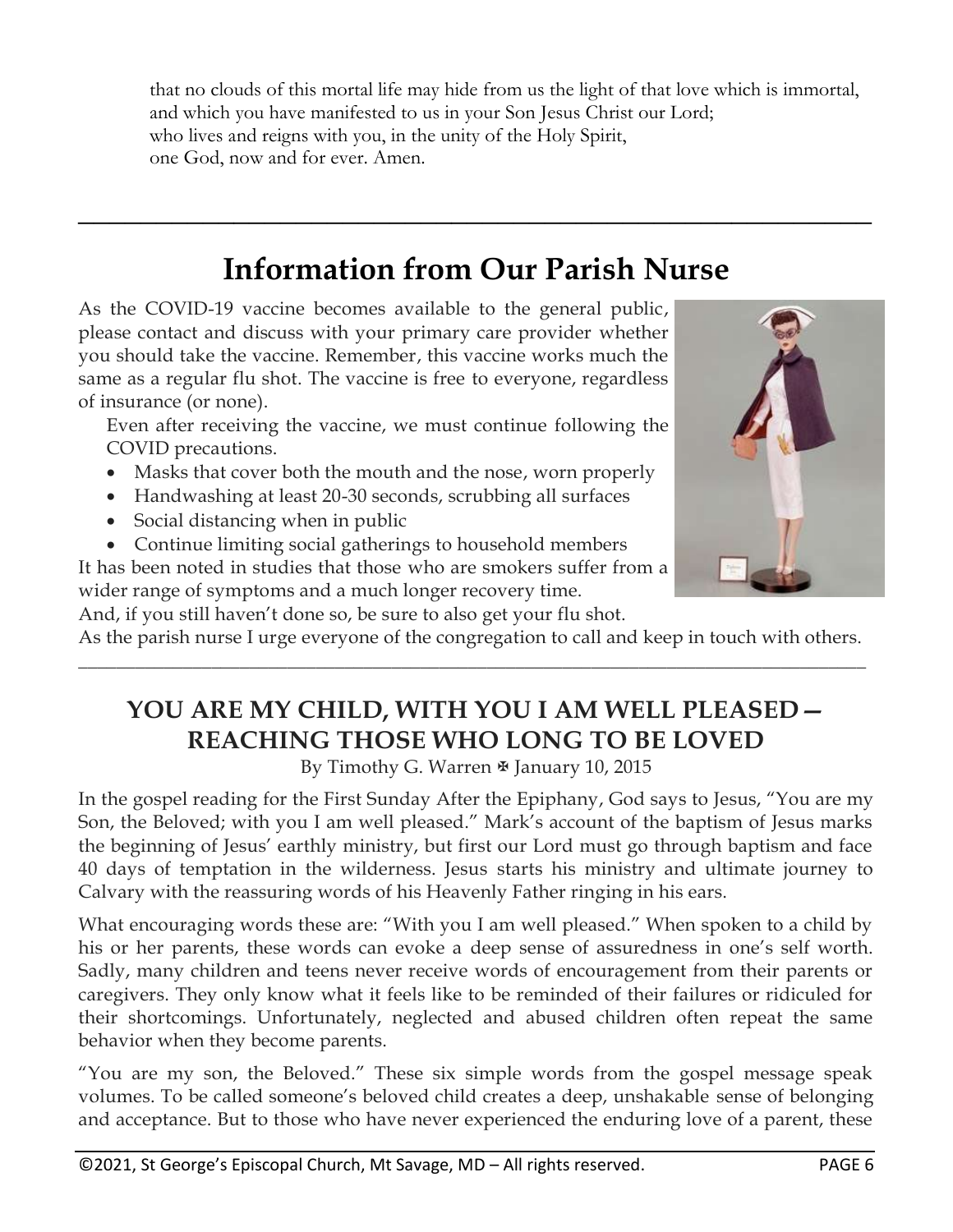words can bring up a sense of deep longing and emptiness. Such folks can only barely imagine what it must be like to be loved by a father or mother, let alone comprehend what it means to have a parent say, "With you I am well pleased."

Oh, to live with the knowledge that someone is well pleased with you just because of who you are! That's the basis of God's grace to us—God's unmerited favor. We don't earn it; we can only accept it. God's grace is given to us at birth and sealed by the Holy Spirit at baptism. Without God's grace, we have no hope; but once this grace is realized in our lives, we can do all things through Christ who strengthens us.



Sadly, many children today struggle through life without ever knowing the love of a parent, often with tragic results. According to research, fatherless boys face an extra challenge in life. Young men who grow up in homes without fathers are twice as likely to end up in jail as those who come from traditional two-parent families. Boys whose fathers were absent from the household had double the odds of being incarcerated. Children from fatherless homes represent well over half of youth suicides, youth with behavioral disorders, high-school dropouts and juvenile detainees. This is cause for concern when one considers the inordinate percentage of poor homes where

children are growing up without a father figure. Who is there to call them "beloved," and tell them that someone is pleased with them?

But just because a child grows up in a fatherless home doesn't mean he or she is doomed to a life of despair or failure. Far from it—it is safe to say that most children raised in loving singleparent homes headed by a mother or mother figure grow up to lead successful and productive lives. Never underestimate the importance of a mother's love. And many uncles, brothers, family friends, teachers and mentors act as father figures in children's lives in the absence of their biological fathers.

The church's calling is to help support single-parent families—and all families for that matter—and ensure they don't have to raise these young people alone. Parental love isn't dependent upon biology, but comes from the love that God has freely bestowed upon us. But where are the father figures? Where are the big brothers, uncles, teachers, and neighbors—the men who can take a stand in a child's life and be a dad who can help raise the child? Who is around to say, "You are my beloved son; with you I am well pleased"?

In our Baptismal Covenant, we promise to seek and serve Christ in all persons, loving our neighbor as ourselves. One way we do this is by reaching out to the unloved, the hard to love, and the rejected in our midst and loving them, emulating our Heavenly Father's love for us who are called by His name. It doesn't matter if we're related or not, the only requirement is that we love them as God loves us.

You see, all of us were once fatherless in a manner of speaking, before we entered into covenant with God through the waters of baptism. If we were destined to be adopted as God's own children through Christ, then are we not also called to be fathers and mothers to those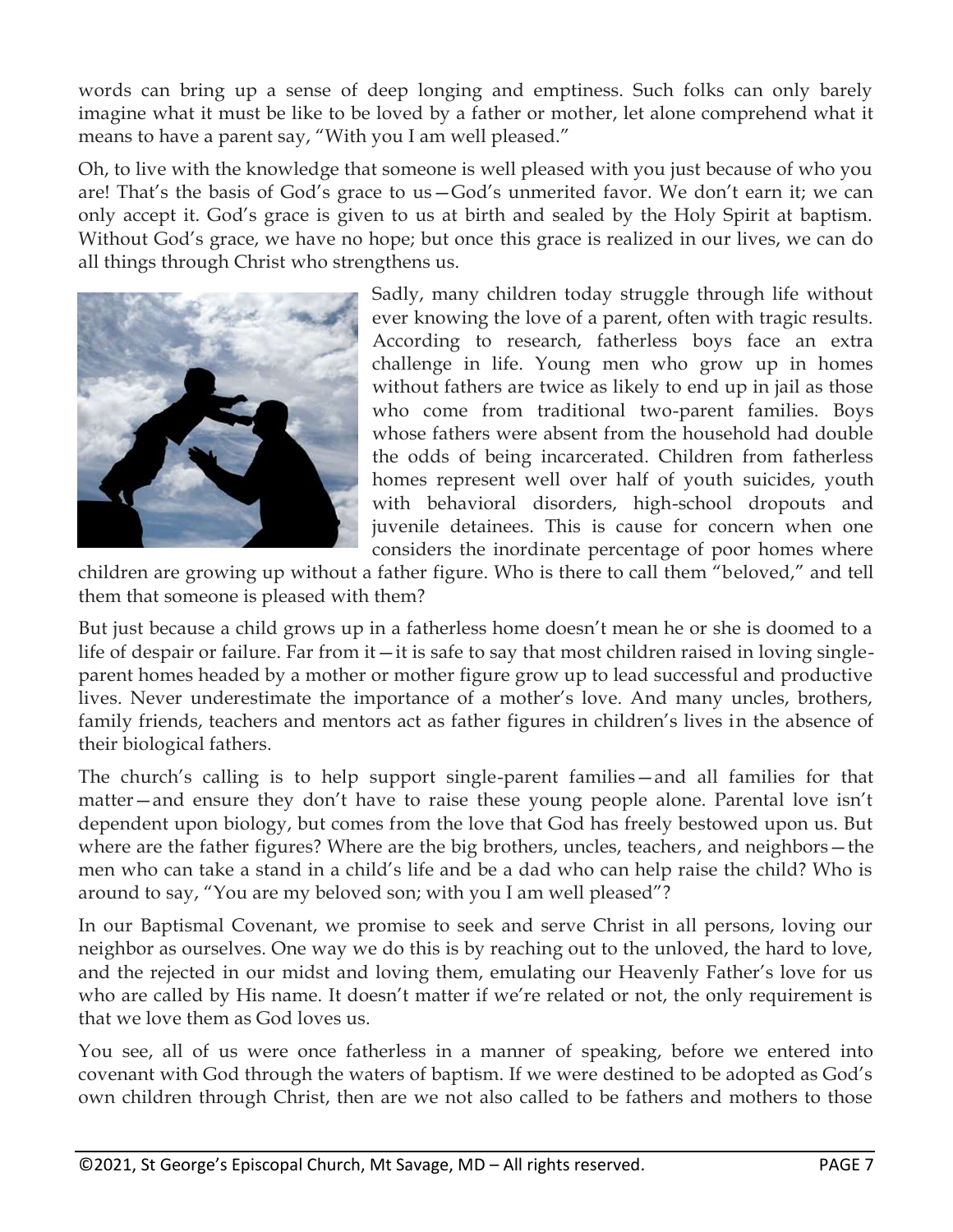who have none? Are we not loved by our Heavenly Father so that we can in turn love one another? For what is love if it is not freely received and shared with those around us?

We live in a world of fatherless children, sons and daughters who have been rejected by their parents because of sexual orientation, teen pregnancy, disability, substance abuse or just because of the parents' own selfish narcissistic interests. These young people often lead very solitary lives and are easy prey for society's predators. When faced with life's temptations, they often make wrong choices because there is no one there to guide them. If we truly take our Baptismal Covenant seriously, we must do all we can to protect those least able to protect themselves and help them find their inheritance awaiting them in God's family, our family.

Every time we who are baptized into the Body of Christ approach the Eucharistic table, we are reminded of God's love for us. It is around the holy table, gathered with our brothers and sisters in Christ, that our Heavenly Father graciously accepts us as living members of his own Son our Savior Jesus Christ, and feeds us with spiritual food in the Blessed Sacrament.

In the Sacrament of Baptism, we welcome new believers into the family we call the Body of Christ. As they pass through the waters of baptism, we are asked to do all in our power to support them in their life in Christ. All of us have an important role to play in their spiritual development. It is no small thing what we do around the baptismal font, since all of us take solemn vows for which God will hold us accountable.

God is saying to us, "You are my beloved sons and daughters; with you I am well pleased." Embrace each other in the love God has freely given us, and reach out to those who long to be loved. Go and spread the good news that the Kingdom of God has come near!



©2021, St George's Episcopal Church, Mt Savage, MD – All rights reserved. PAGE 8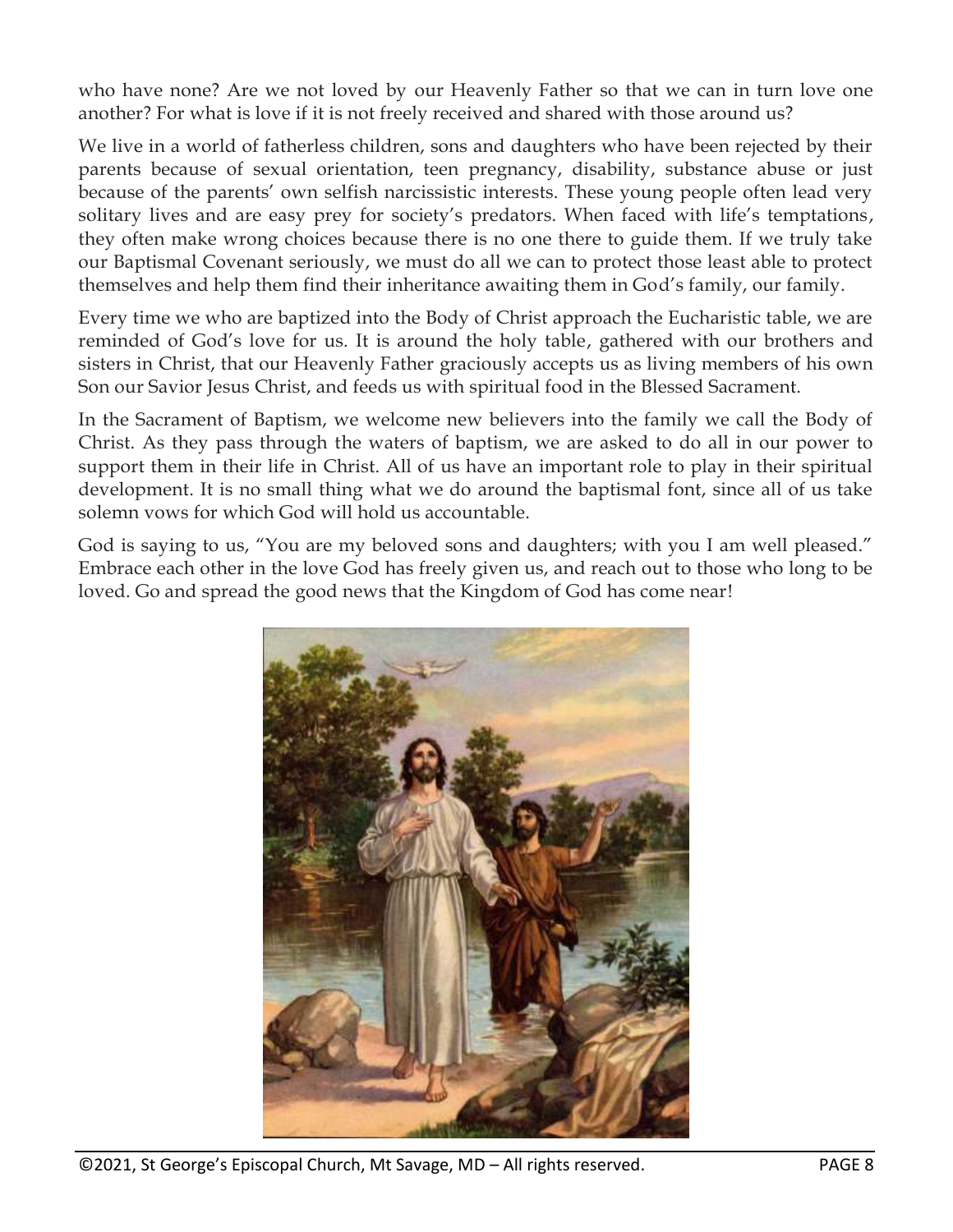## Saint George's Prayer List

Joshua Abbot Ruth Beal Porter Beard Harold Bishop Jr John Bridges Rusty Bridges Shirley Bridges Bud Bridges Dennis Carder Emily Carnell Jerome Cassidy Ellen Jenkins Davis Dawn Downey Cindy Emmerick Robert Flynn Clarence Finzel Rita Frankenberry George Frankenberry Jr. Charles Glass Darrell & Mary Sue Glass Evelyn Hausrath Angela Hill Harvey Hogamier Susan Jones Tammy Kern Tyler Kisamore Grace Lepley Carol McCleaf Diana Michael Carolyn Monahan Frank Morgan Janet Reynard Henry Snyder Sandra Swanger Janie Taccino Grayson Turano John J. Watts, Sr Grayson Turano



## Prayer for the Sick

O God of heavenly powers, by the might of your command you drive away from our bodies all sickness and all infirmity: Be present in your goodness with your servants for whom we pray, that their weakness may be banished and their strength restored; and that, their health being renewed, they may bless your holy Name; through Jesus Christ our Lord. Amen.

#### Prayer for Those Who Care for the Sick

Sanctify, O Lord, those whom you have called to the study and practice of the arts of healing, and to the prevention of disease and pain. Strengthen them by your life-giving Spirit, that by their ministries the health of the community may be promoted and your creation glorified; through Jesus Christ our Lord. Amen.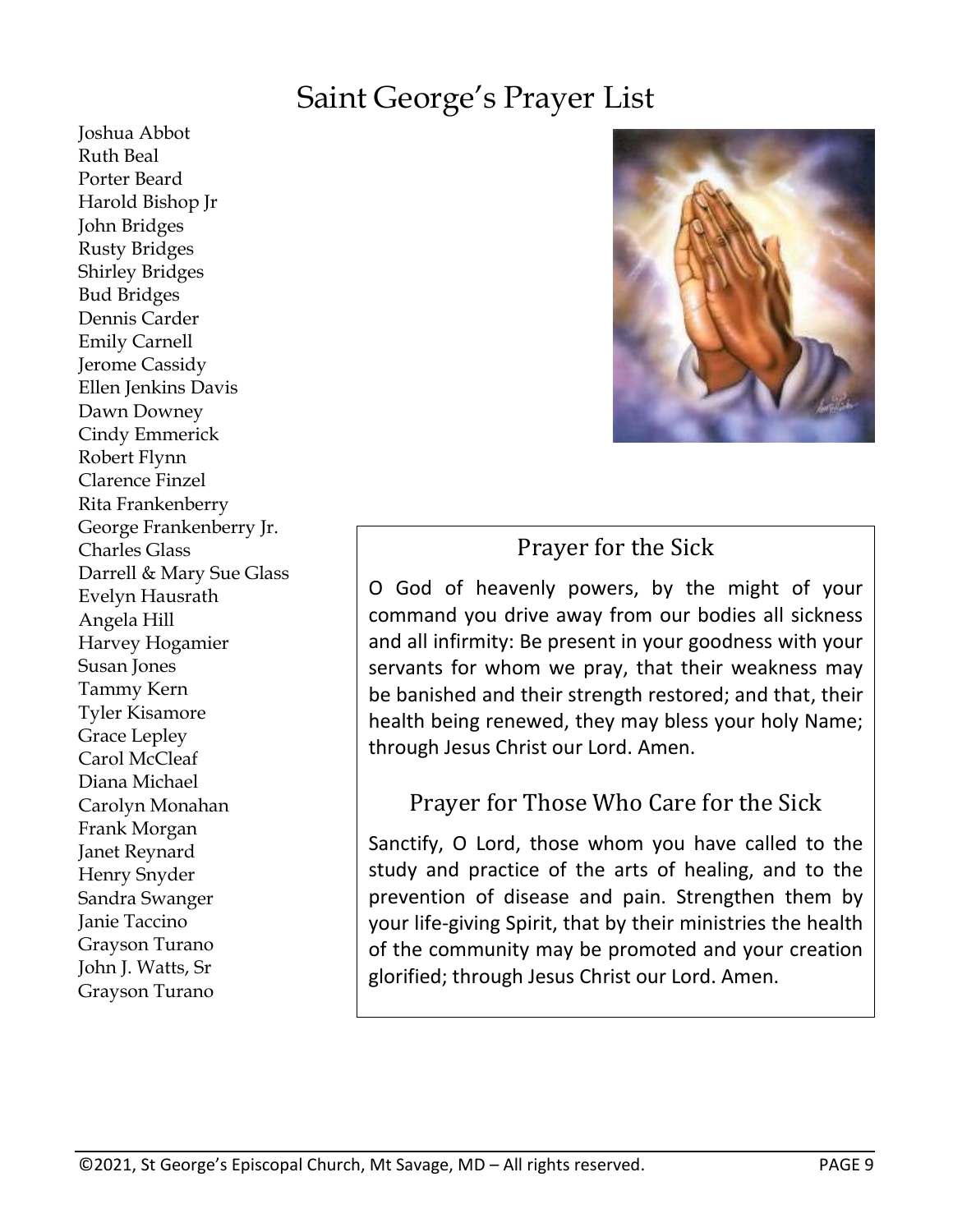## **Birthdays & Anniversaries**

Peggy Hess Sarah Johnson McKenzie Glass Kay Wade Kenneth Preston, Jr. Holly Warne Carol Harr Kristi Downey Bob Kreiger Joseph Neder Macy (Beal) Eichhammer Carla Kaufman Alice Stevens Lauren Elizabeth Kreiger-Soles Lydia Martin Steven Natolly Rick Neder Krista Imes Sweitzer Lauren Krieger Rebecca Stevenson Alice Neder Denis Brion Taylor Logue David Festerman

*Anniversaries Anniversaries* Dee & Elliott Stallings Sarah & Rob Johnson Harold & Virginia Bishop Jim & Lydia Martin

#### **January February**

*Birthdays Birthdays* Judy Hudson Abigail Hall Marie Ellis Rebecca Short Beth Durst J.D. Durst Becky Weatherholt Taylor Downey Drake Downey Virginia Bishop Ethan Tumy Kenneth Preston Hope Stevens Pam Neder Mary Ann Yutzy Clarence Finzel Bev O'Donnell

(None this month)

You may purchase the 2021 Parish Calendar of Birthdays, Anniversaries, and Memorials for \$1.50 from the Women of St George's. Please call the office if you would like a calendar mailed to you.

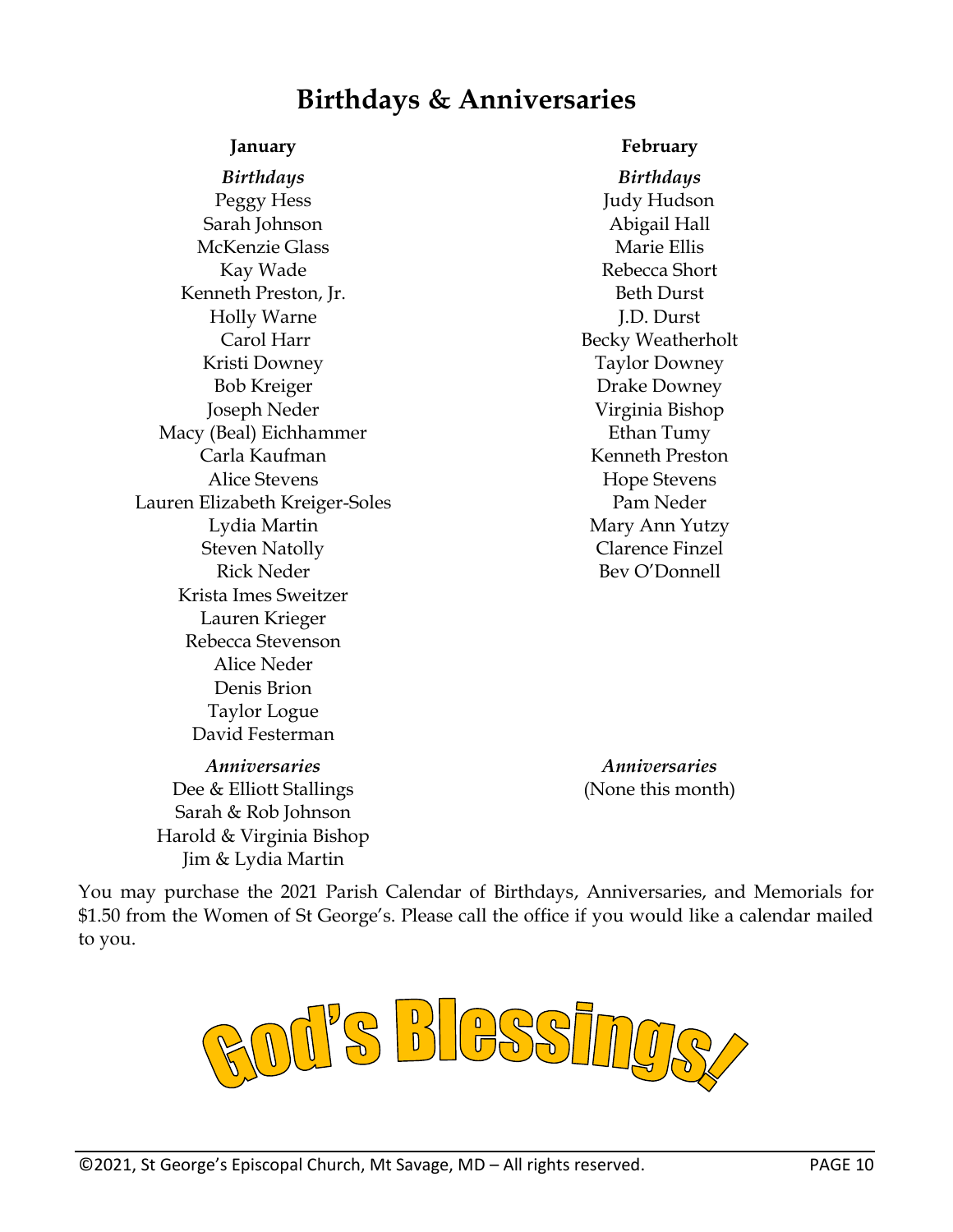## **A Prayer for Sound Government**

*From the Book of Common Prayer, page 821*

O Lord our Governor, bless the leaders of our land, that we may be a people at peace among ourselves and a blessing to other nations of the earth.

*Lord, keep this nation under your care.*

To the President, the Vice President, and members of the Cabinet; to Governors of States, Mayors of Cities, County Commissioners; and to all in administrative authority, grant wisdom and grace in the exercise of their duties.

*Give courage to your servants, O Lord.*

To Senators and Representatives, and those who make our laws in States, Cities, and Towns, give courage, wisdom, and foresight to provide for the needs of all our people, and to fulfill our obligations in the community of nations.

*Give grace to your servants, O Lord.*

To the Judges and officers of our Courts give understanding and integrity, that human rights may be safeguarded and justice served.

*Give wisdom to your servants, O Lord.*

And finally, lovingly teach our people to rely only on your strength and to accept our responsibilities to our fellow citizens, that we may elect trustworthy leaders and make wise decisions for the well-being of our society; so that we may serve you faithfully in our generation and honor your holy Name.

*For yours is the kingdom, O Lord, and you are exalted as head above all. Amen.*



*The Transfiguration of Christ by Giovanni Bellini (1480)*